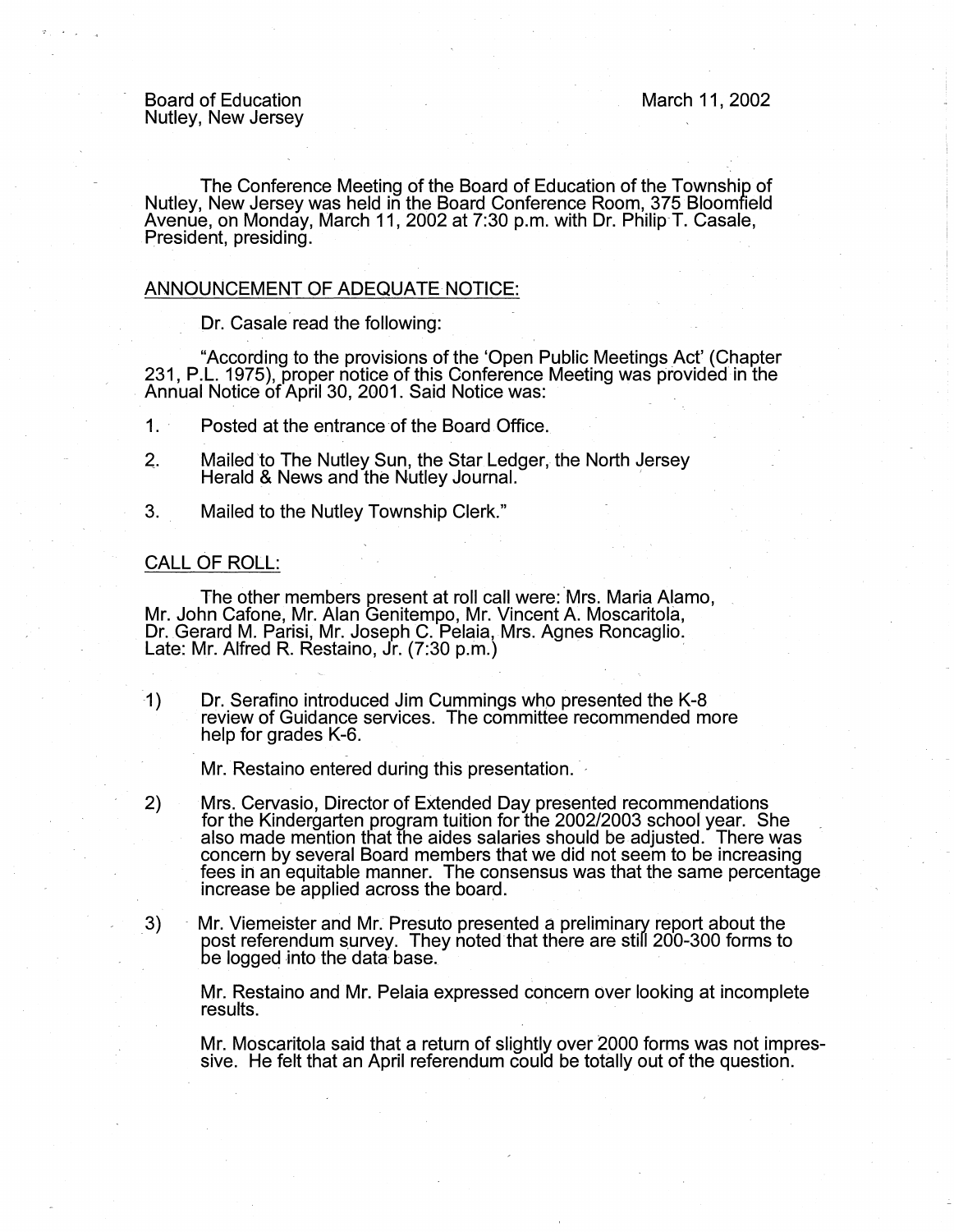Mr. Genitempo wanted to know if we could better segregate the responses and Mr. Presuto and Mr. Viemeister said that could be done.

Mr. Cafone asked about the overall percentages.

Dr. Parisi said that the results may confirm what took place at the polls and what we have heard.

There were other questions and comments. It was asked when the final report could be completed. Mr. Presuto and Mr. Viemeister said that complete statistical results with some graphic illustrations could be ready by the next meeting of the Board on March 25. Mr. Presuto noted that the compiling of comments would take considerably longer due to the length of time to enter this information.

4). Dr. Serafino reviewed the calendar for the 2002/2003 school year and for the rest of this year. Action on these items will be coming up on March 25.

#### RECESS WAS DECLARED AT 8:32 p.m.

### RESUME MEETING AT 8:42 p.m.

5) Mr. Restaino presented the recommendation of the Budget Review Committee. He .<br>. thanked the members and the administration for their efforts. He noted that the proposed budget showed a 3.6% increase and a 2. 77% increase in the tax rate. The tax points would increase by 17, the same amount as last year.

Mr. Sincaglia provided detailed information about the status of the budget, the cap and the surplus.

It was noted that the proposal called for the elimination of the summer school program. Mrs. Roncaglio indicated her objection to doing this at this time.

### RESOLUTION TO CLOSE MEETING TO PUBLIC

Dr. Casale asked Mr. Sincaglia to read the following resolution:

WHEREAS, the Board of Education will be discussing matters exempt from public discussion pursuant to N.J.S.A. 10:4-12,

NOW, THEREFORE, BE IT RESOLVED, That the Board of Education recess to closed executive session at this time to discuss personnel issues relating to the budget, and

BE IT FURTHER RESOLVED, That the results of the discussions will be made public by inclusion on the agenda of a subsequent meeting of the Board of Education or when the reasons for discussing such matters in closed session no longer exist.

The resolution was moved by Mr. Restaino, seconded by Dr. Parisi and unanimously approved by the Board.